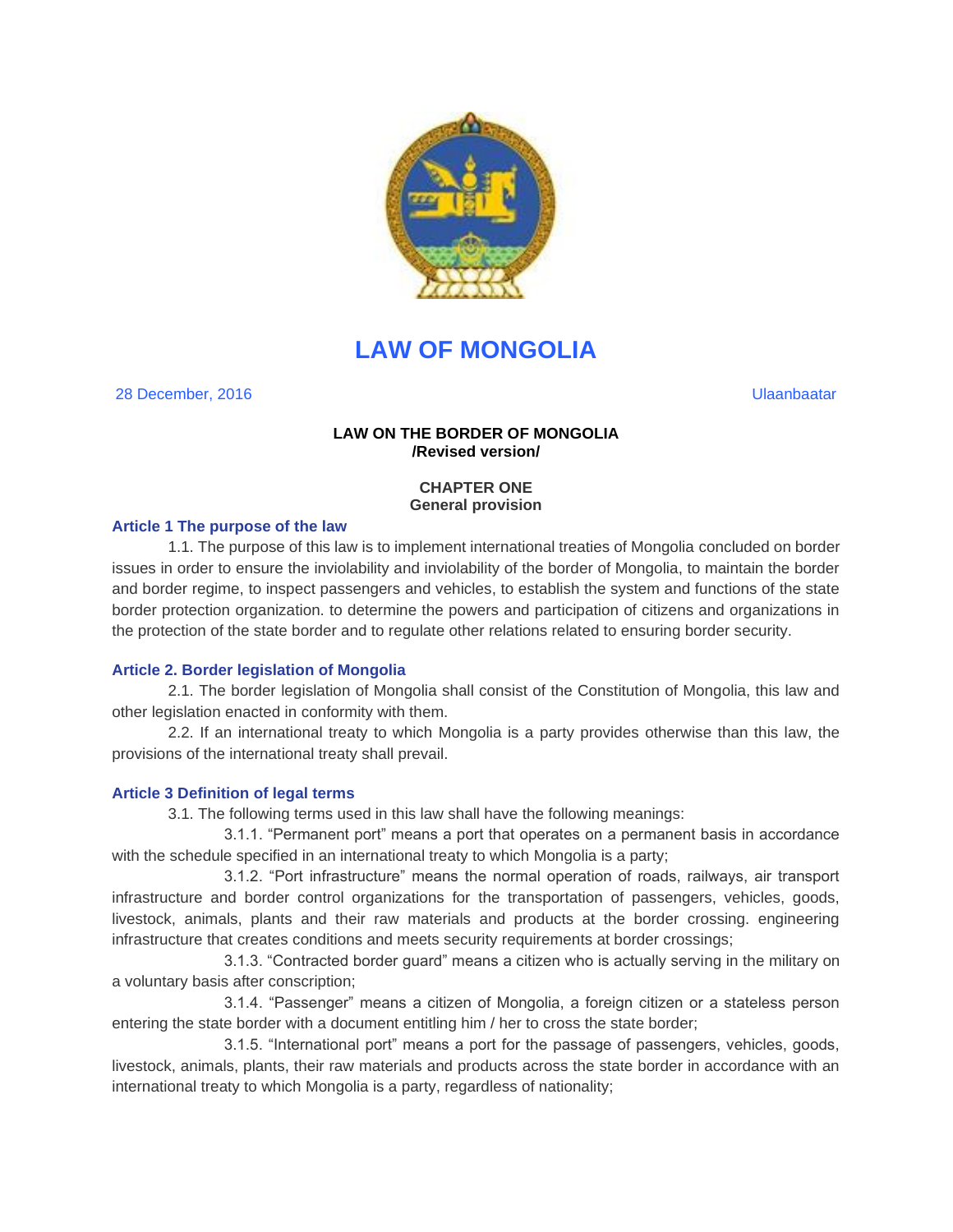3.1.6. "Temporary port" means a port that operates temporarily in accordance with an international treaty to which Mongolia is a party;

3.1.7. "Vehicle" means all types of aircrafts, floating devices, trains, automobiles, motorcycles and self-propelled vehicles crossing the state border through a border crossing;

3.1.8. "State cross-border facility" means a railway, road, oil and gas pipeline, communication, power line, bridge, dam, fence and other facilities crossing the state border line;

3.1.9. "Engineering and technical facilities for state border protection" means barriers, lanes, roads, bridges, control towers, communications and alarm control facilities designed to detect and stop violations of the border and border regime, and to support state border protection. equipment, road barriers and other facilities;

3.1.10. "Member of the state border protection auxiliary force" means a citizen of Mongolia who is a member of the state border protection auxiliary force;

3.1.11. "State border protection organization" means the state administrative body responsible for organizing and managing the state border protection in Mongolia, its border military units and branches;

3.1.12. "Border crossing point" means a place specially designated by a border control organization for inspection of passengers, vehicles, goods, livestock, animals, plants and their raw materials and products crossing the state border;

3.1.13. "Border resident" means a citizen of Mongolia registered as a permanent resident in the border area;

3.1.14. "Border territory" means the territory of a soum bordering on a neighboring country;

3.1.15. "Border water" means as specified in 3.1.11 of the Law on Water;

3.1.16. "Border control organization" means a state border protection, customs, professional inspection, foreign citizen authorized to inspect and register passengers, vehicles, goods, livestock, animals, plants and their raw materials and products; , citizenship organizations;

3.1.17. "Border guard" means one or several armed border guards who are fulfilling the Mongolian border protection order;

3.1.18. "Border guard" means a real military serviceman serving in the border troops;

3.1.19. "Bilateral port" means a passenger, vehicle, goods, livestock, animals, plants, their raw materials and products crossing the state border in accordance with an international agreement of Mongolia concluded with a neighboring country on border crossing issues. port of entry;

3.1.20. "Floating device" means a self-propelled or non-self-propelled mobile device on water;

3.1.21. "Inspection zone" means a place specially equipped by a border control organization for the purpose of conducting inspection activities at a border crossing point.

## **Article 4. Mongolian border**

4.1. The border of the territory of Mongolia on the surface and water surface shall be separated from the borders of the territory of the neighboring state, defined by an international treaty to which Mongolia is a border (hereinafter referred to as "state border"). There is an air boundary just above the line and a subterranean boundary just below the line.

4.2. The state border shall be inviolable.

4.3. The inviolability of the state border shall be ensured so that the state border line is not changed illegally and Mongolia's international treaties on border issues are not violated.

4.4. Border strips and port lands bordering on the border of a neighboring state shall be state property.

## **Article 5 Border security of Mongolia**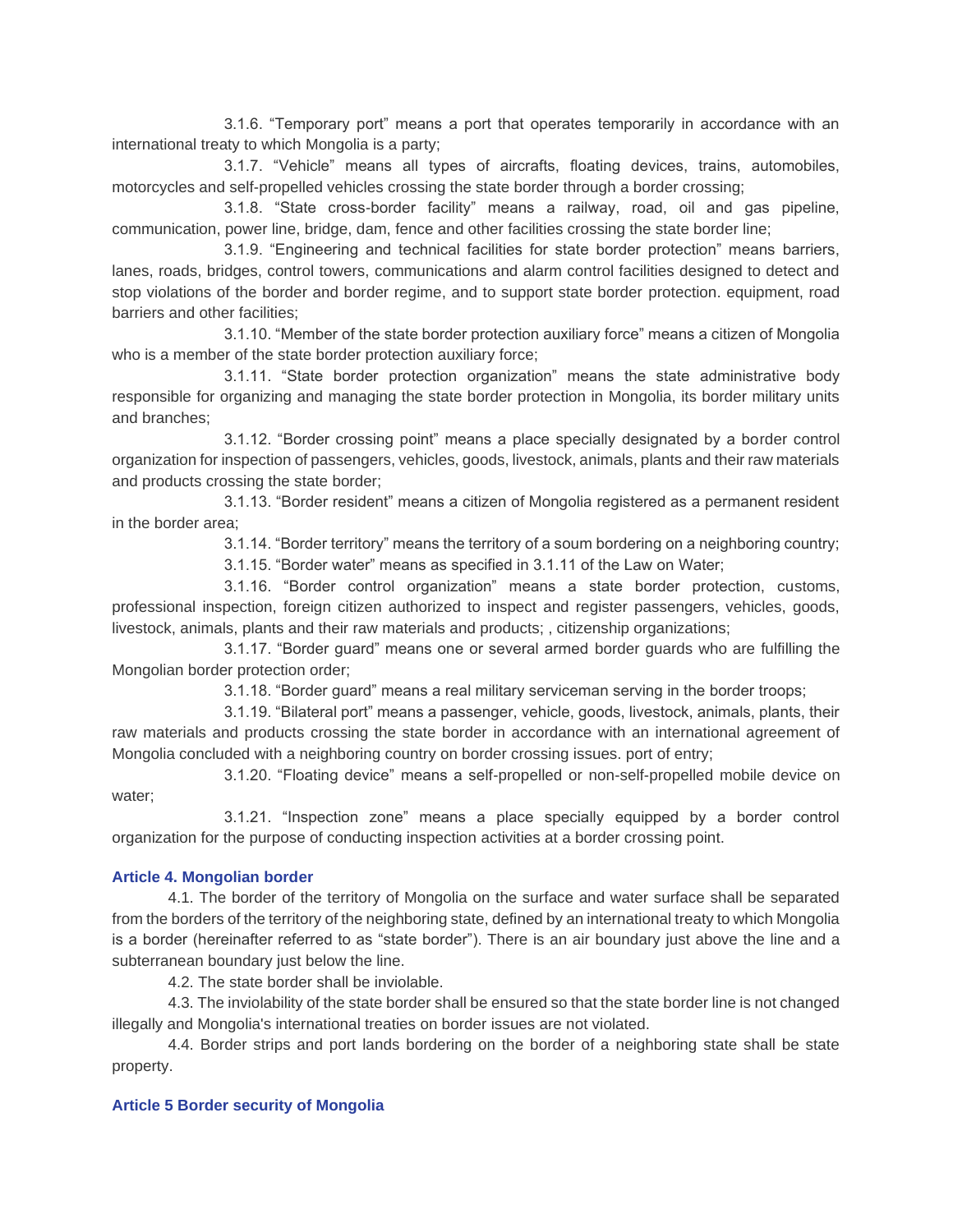5.1. Border security of Mongolia (hereinafter referred to as "border security") is an integral part of the national security of Mongolia.

5.2. Border security means ensuring the core national interests in the state border and border area, and ensuring favorable external and internal conditions.

5.3. Border security shall be a unified policy, coordinated political, legal, diplomatic, economic, environmental policy of the state authorities aimed at ensuring the core national interests in the state border and border areas and implementing the state border policy. Provide comprehensive intelligence and state border protection activities.

5.4. The Government shall be responsible for establishing an integrated system for ensuring border security, coordinating the activities of organizations and citizens, and ensuring the implementation of the state policy on borders.

#### **Article 6. Resolve the issue of state border line**

The State Great Hural *(* Parliament *) of* Mongolia *(* hereinafter referred to as the "State Great Hural") and the Government shall jointly inspect the issue of defining, establishing and changing the state border line.

#### **Article 7 Defining state borders**

7.1. In order to determine the state border on the spot, the border line with the neighboring state shall be determined and a border agreement shall be concluded and ratified by the State Great Hural.

#### **Article 8. Defining the state border**

8.1. The state border shall be determined on the spot in accordance with the following principles:

8.1.1. On land in a straight line connecting certain signs and stable objects, or on a mountain watershed;

8.1.2. In a straight line connecting the two ends of the state border line in the middle of the main stream in rivers, streams and streams, and in the lake facing the shore of the lake;

8.1.3. By crossing the state border line at the state cross-border facility.

The State Great Hural may decide on the demarcation of the state border specified in Article 8.1 of this Law or on other principles.

8.3. The location of the state border line and border markers shall be determined on the spot in cooperation with the neighboring country.

8.4. The State Great Hural shall appoint the members of the Mongolian side to demarcate the state border.

#### **Article 9. Marking the state border**

9.1. The state border shall be determined on the spot by geodetic methods in accordance with an international treaty to which Mongolia is a party with a neighboring country, and shall be marked with a clearly visible and strong border marker.

### **Article 10. Joint inspection of state borders**

10.1. The location of the state border line and border markers shall be inspected jointly with the neighboring country in accordance with the international treaty concluded by Mongolia on border issues.

10.2 The Government shall appoint the members of the Mongolian side to jointly inspect the state border.

10.3. Representatives of professional organizations and local authorities shall be included in the composition specified in 10.2 of this Law.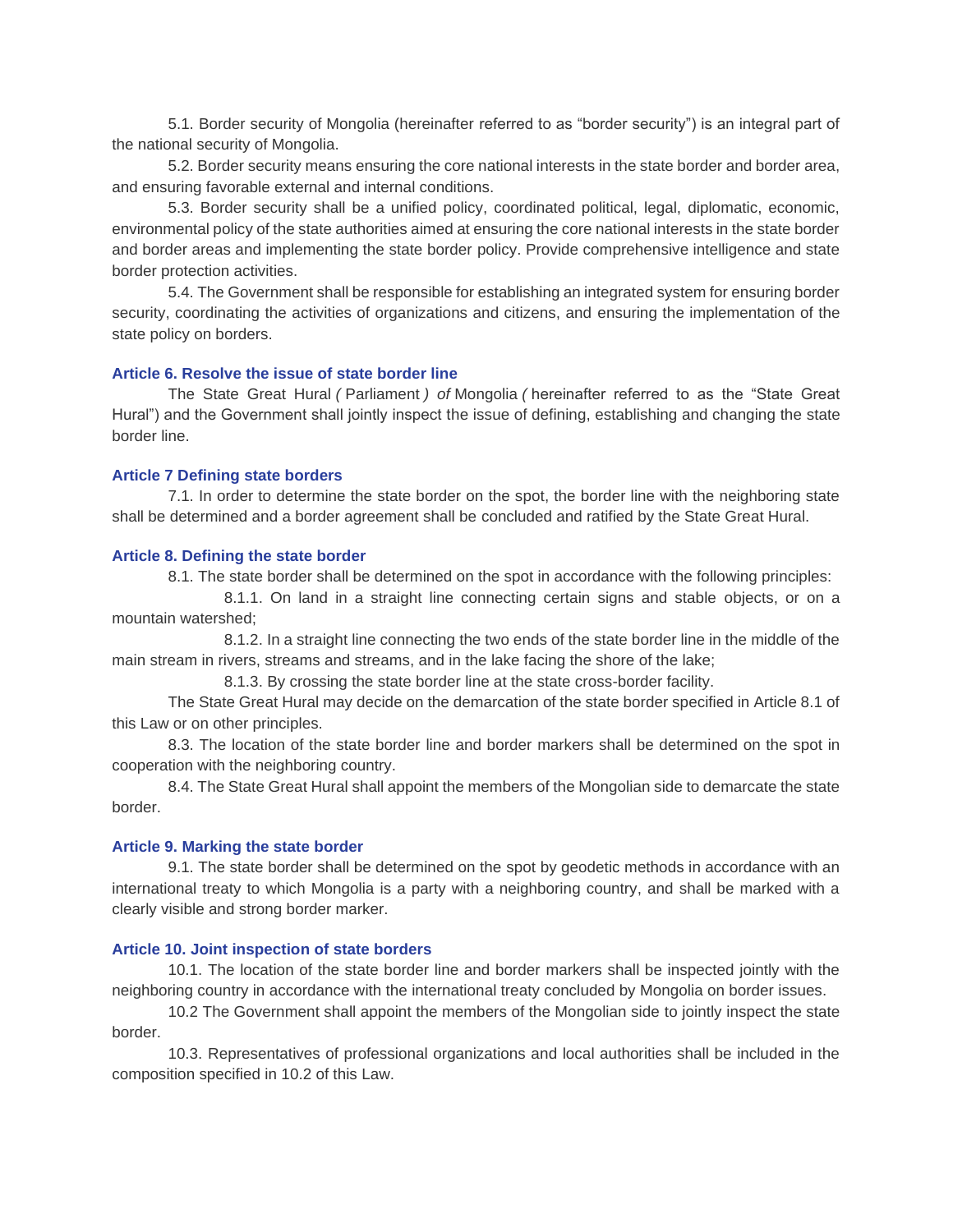10.4. If the state border line is changed during the joint inspection of the state border, it shall come into force upon the adoption of a law by the State Great Hural based on the provisions of an international treaty to which Mongolia is a party.

#### **Article 11 Monitoring the implementation of Mongolia's border legislation**

11.1. The state administrative center in charge of state border protection and the management of the state border protection organization, administrative and territorial unit shall monitor the implementation of Mongolia's border legislation and international agreements concluded on border issues in accordance with the legislation.

## **CHAPTER TWO STATE BORDER REGIME**

#### **Article 12 The purpose of the state border regime**

The purpose of the state border regime is to clarify the state border on the basis of international agreements concluded by Mongolia on border issues with neighboring countries, to prevent border violations, and to provide passengers, vehicles, goods, livestock, plants and their raw materials and products. to regulate the introduction and other activities related to border issues.

#### **Article 13 The content of the state border regime**

The content of the state border regime shall consist of procedures for guarding the state border, allowing passengers and vehicles to cross the state border, using border water and cross-border facilities, conducting hunting, work and production at the border, and protecting the environment and animals.

#### **Article 14 Establish state border regime**

14.1. The State Great Hural shall determine the legal basis of the state border regime by law, and the Government shall determine the state border regime by an international agreement concluded by Mongolia with a neighboring state.

14.2. The State Great Hural shall ratify the State Border Regime Agreement.

#### **Article 15 Protection of state borders**

15.1. The state border lines, signs and their links shall be kept intact on the ground in accordance with the international treaty of Mongolia concluded on border issues with the neighboring state.

15.2 A strip shall be made in the forest crossing the state border line so that the state border is clearly visible.

15.3. The maintenance, restoration and repair of the state border mark, clarification and inspection of the state border line shall be carried out in accordance with the international agreement of Mongolia concluded with the neighboring country on border issues.

#### **Article 16 Passing passengers and vehicles across the state border**

16.1. Passengers, vehicles, goods, livestock, animals, plants and their raw materials and products crossing the state border by land, water and air shall be allowed to cross the state border in accordance with the legislation and international treaties of Mongolia concluded on border issues.

16.2. An aircraft shall enter through an air gate set by the state border, fly by an authorized air route, and take off and land only at an airport with a border crossing, and the Government shall decide on entry, landing and take-off at other places.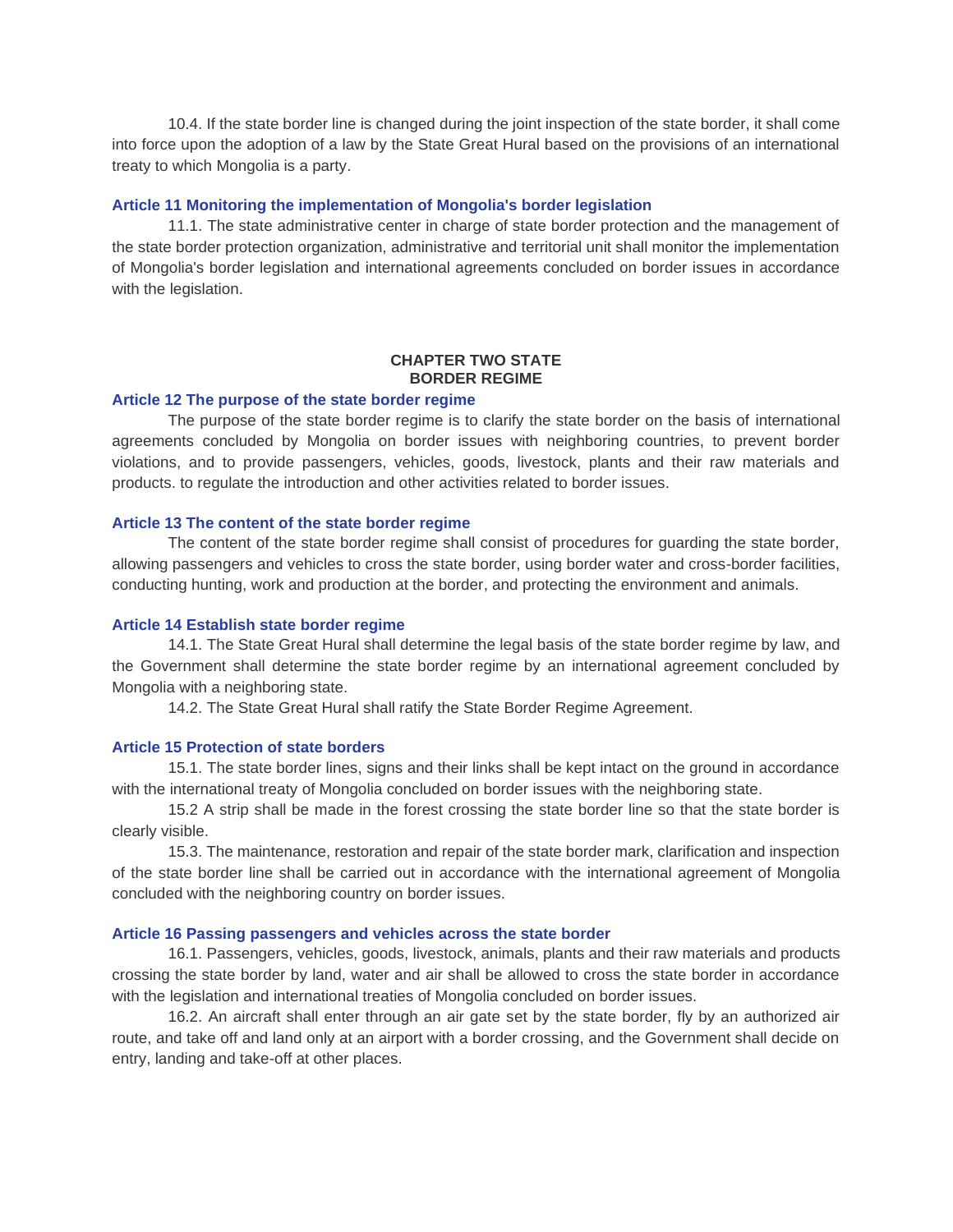16.3. The distance from the state border line to the border crossing point shall be under the control of the state border protection organization and the airspace shall be under the control of the air force of the armed forces.

16.4. The Government shall approve the procedure for entering the state border by water on the basis of legislation and international treaties of Mongolia concluded with neighboring countries on border issues.

16.5. Foreign aid personnel to assist in the elimination of damage caused by a disaster shall be allowed to cross the state border by an international agreement of Mongolia on border issues and a decision of the Government.

### **Article 17 Inspection agency to work at the state border**

17.1. For the purpose of inspecting passengers, vehicles, goods, livestock, animals, plants and their raw materials and products, the State Border Protection, Customs and Specialized Inspection Agency and foreign citizens and nationality organizations shall work at the border crossing point.

17.2. Passengers and vehicles shall enter the border crossing point on the established route and officers of the State Border Protection, Customs and Specialized Inspection Agency shall be obliged to inspect them.

17.3. The Border Inspection Agency shall carry out inspections in the following order when introducing passengers, vehicles, goods, livestock, animals, plants and their raw materials and products across the state border: 17.3.

17.3.1. Specialized inspection, Customs and state border protection organizations in the direction of movement across the state border;

17.3.2. State border protection, specialized inspection and Customs organization in the direction of traffic entering the state border.

17.4. Violations of visas and registration of foreign citizens detected by the inspection of the border control authority shall be resolved by the organization of foreign citizens and nationality.

17.5. The inspection of the Border Inspection Agency shall be completed within the scheduled time of the vehicle. If necessary, this period may be extended by agreement with the relevant authority.

17.6. The state border protection organization shall make a note in the passenger's right to cross the state border, keep a register of passengers and vehicles crossing the state border and establish a unified fund.

17.7. A passenger shall not be allowed to cross the state border if the competent authority has notified the state border protection authority in accordance with relevant procedures of not allowing the passenger to cross the state border.

17.8. The member of the Government in charge of state border protection shall approve the procedure for using the unified database of passengers and vehicles crossing the state border and exchanging information.

#### **Article 18 Border water**

18.1. In the Mongolian part of the border water, floating means other than those used for state border protection shall be allowed to be kept in the border water only during daylight hours or from sunrise to sunset. It is prohibited to stop a floating device at the state border, except when necessary. The float shall have an identification mark and number on both sides.

The State Central Administrative Body Responsible for Water Matters and the State Border Protection Body shall jointly implement the issues of protection, use and non-intentional diversion of transboundary water.

18.3. Procedures for protection and use of transboundary water shall be established in accordance with the legislation and international treaties to which Mongolia is a party on border issues.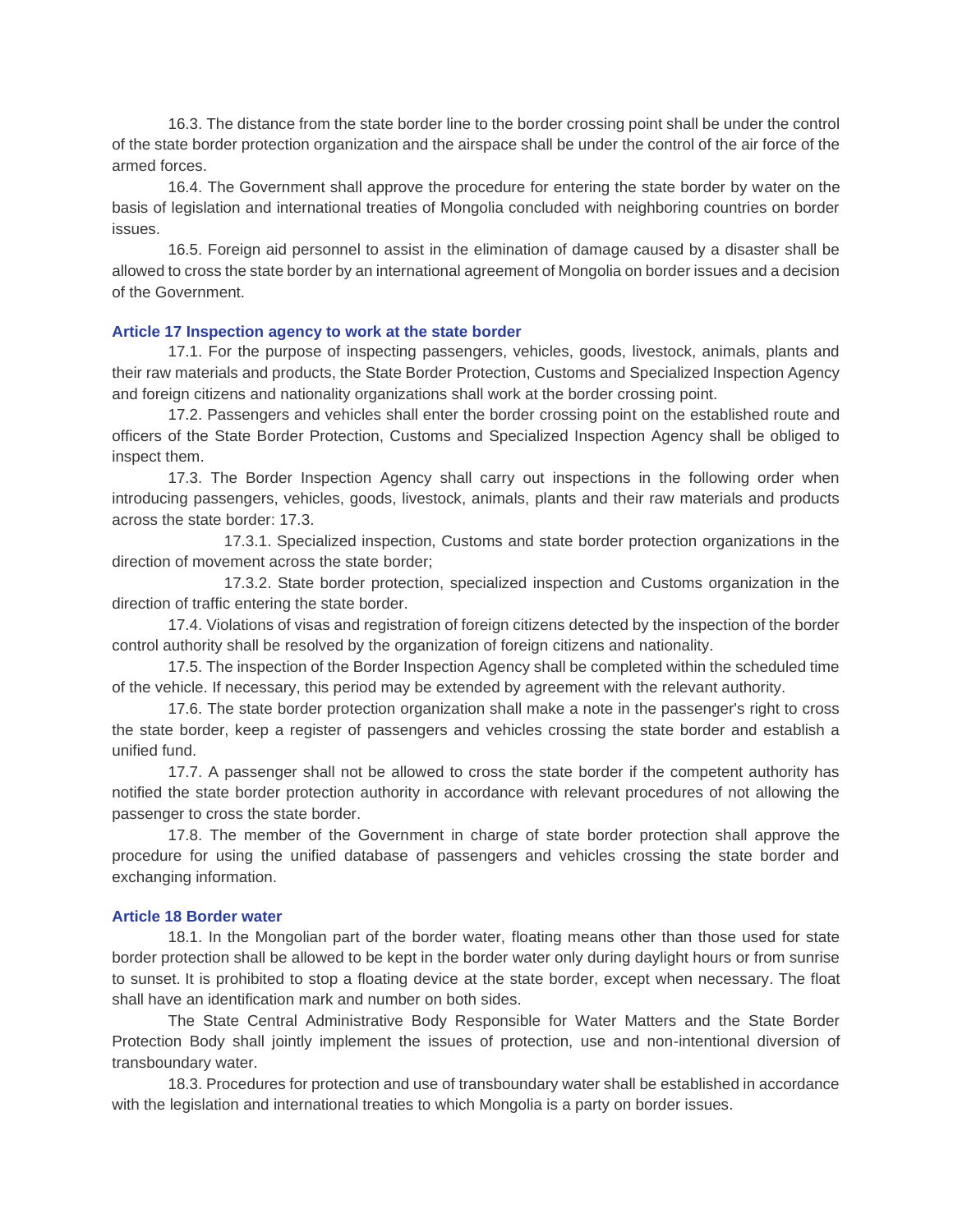#### **Article 19 Use of state cross-border facilities**

The construction, operation, maintenance and protection of transboundary facilities shall be regulated by legislation and international treaties to which Mongolia is a party.

#### **Article 20 Hunting, work and production at the state border**

Procedures for hunting, use of natural resources, animal husbandry, exploration and other production and economic activities at the state border shall be established in accordance with the legislation and international treaties to which Mongolia is a party.

### **Article 21 Protect the environment and wildlife in the border areas**

21.1. The issue of classifying a certain amount of land as a state special protected area in accordance with the legislation and international treaties of Mongolia shall be resolved on the basis of an agreement with the neighboring country for the purpose of preserving the natural environment and protecting fauna and flora.

21.2. In order to limit the spread of infectious diseases to humans, animals and plants in the territory of Mongolia and neighboring countries, to temporarily stop and restrict the movement of passengers and vehicles at the state border in the area of the outbreak, goods, animals, plants and their raw materials The Government shall decide on the issue of prohibiting the entry of goods and products across the state border.

21.3.Management of administrative and territorial units, citizens, business entities and organizations shall take measures to prevent forest and steppe fires in the border area and extinguish fires.

#### **Article 22 Border conflict**

The following actions shall be considered as border violations:

22.1.1. Has crossed or attempted to cross the state border by land, water or air through a non-border crossing point;

22.1.2. Entered or attempted to enter the state border without a valid entry document or with invalid documents;

22.1.3. Crossed the state border through the subsoil;

22.1.4. Vehicles and items have been illegally crossed or attempted to cross the state border through a non-border crossing point.

A person who violates Articles 22.1.1, 22.1.2 and 22.1.3 of this Law shall be considered a border trespasser.

#### **Article 23 Border representative of Mongolia**

23.1. The Border Representative of Mongolia (hereinafter referred to as the "Border Representative") and his / her deputy shall be appointed by the Head of the State Border Protection Organization in charge of implementing international treaties on border issues in certain parts of the state border, preventing and resolving border violations.

A border representative shall have the right to appoint assistants, secretaries, translators and specialists.

23.3. The instructions of the border representative office shall be approved by the head of the state border protection organization.

23.4. Border agents, deputies and assistants shall detain a foreign citizen or stateless person who has violated the border until he / she is handed over to the border authority of the neighboring state, except in cases of committing a crime in the territory of Mongolia.

23.5. The border representative shall cooperate with the border representative of the neighboring country in the manner specified in the international agreement of Mongolia. Issues that the Border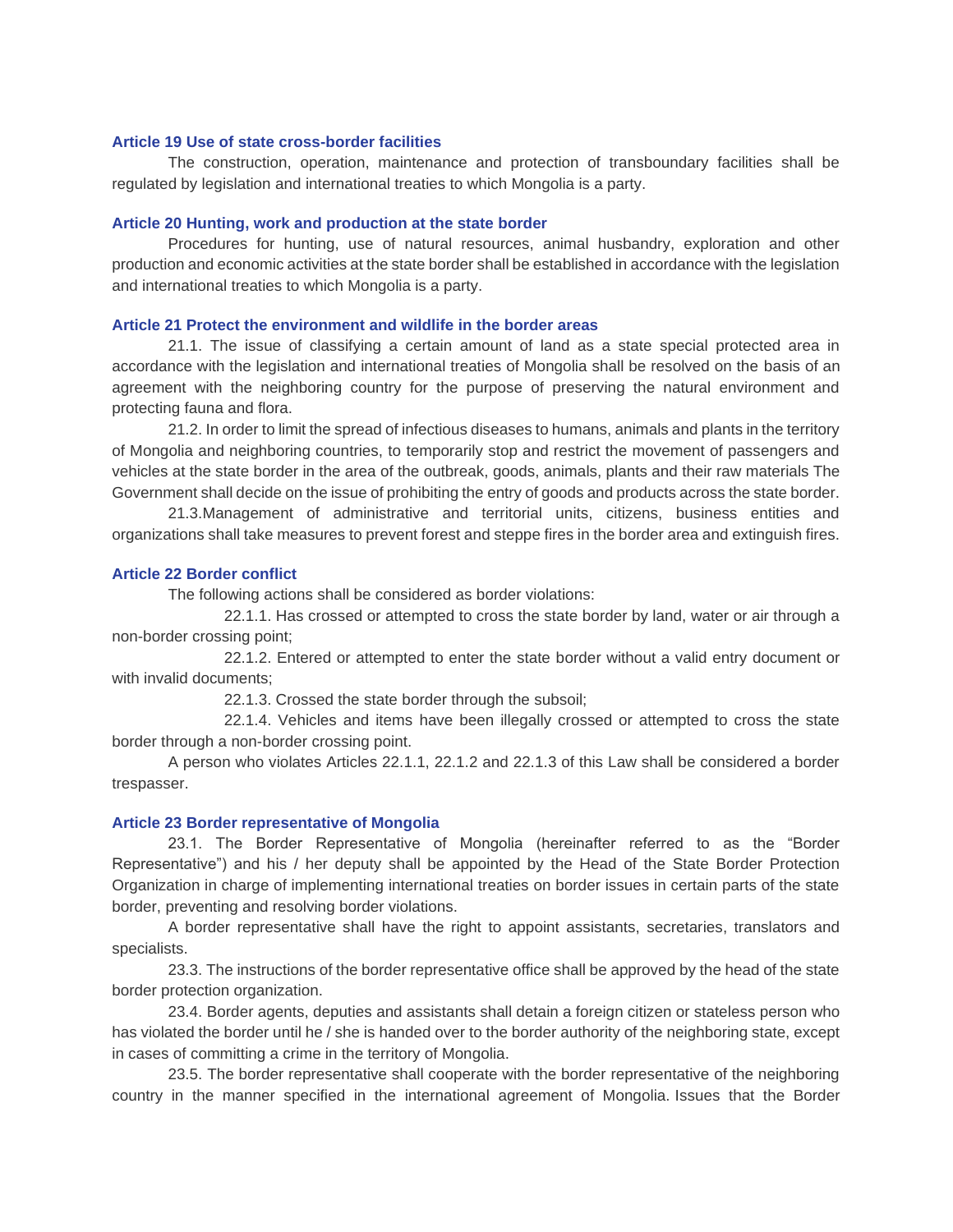Representative deems necessary to negotiate and resolve shall be resolved at a meeting of the Border Representative's Deputy and Assistant.

23.6. Border representatives, deputies, assistants, translators and experts appointed in accordance with an international treaty of Mongolia concluded with a neighboring state on border issues shall be under the protection of that state and enjoy inviolable rights in the performance of their official duties.

23.7. If the border meeting road specified in the border regime agreement coincides with the border crossing road, the staff of the meeting, negotiation, joint inspection and border representative shall be admitted without hindrance in accordance with the provisions of the international agreement.

23.8. The border representative and his / her accompanying staff shall carry the state border entry certificate with them when crossing the border and shall fly the national flag of Mongolia on their vehicle.

Citizens, business entities and organizations shall be obliged to assist the Border Representative in performing his / her official duties.

23.10. Issues that cannot be resolved by the border representative shall be resolved through diplomatic channels.

## **CHAPTER THREE BORDER REGIME**

#### **Article 24 The purpose of the state border regime**

The purpose of the state border regime shall be to maintain the state border regime, prevent and suppress border violations, and carry out state border protection activities in the border area.

#### **Article 25 The content of the state border regime**

The content of the state border regime shall consist of procedures to be followed in the border strip, port and zone.

The head of the state border protection organization shall approve the procedure for issuing permits and controlling access to border strips, ports and zones.

## **Article 26 State border strip, procedures to be followed and prohibited items**

26.1. The state border strip shall be the territory where special regulations have been established not more than 15 km inside the state border line for the purpose of maintaining the state border regime, organizing the state border protection and inspection service, and constructing border engineering and technical facilities.

26.2 The following procedures shall be followed on the state border:

26.2.1. A citizen entering the state border shall have a Mongolian identity card or equivalent document;

26.2.2. The Government shall decide on the construction, operation and land use of buildings and structures other than those intended for border protection along the state border;

26.2.3. Citizens, business entities and organizations shall enter the state border with the permission of the state border protection organization and conduct work and production not prohibited by this law and other legislation;

26.2.4. The state border protection organization shall monitor and inspect the implementation of the regulations to be followed on the state border strip.

26.3. The following activities are prohibited on the state border:

26.3.1. To allow possession and ownership of land along the state border;

26.3.2. To destroy, damage, move or transfer state border markers, links and engineering and technical facilities for border protection purposes;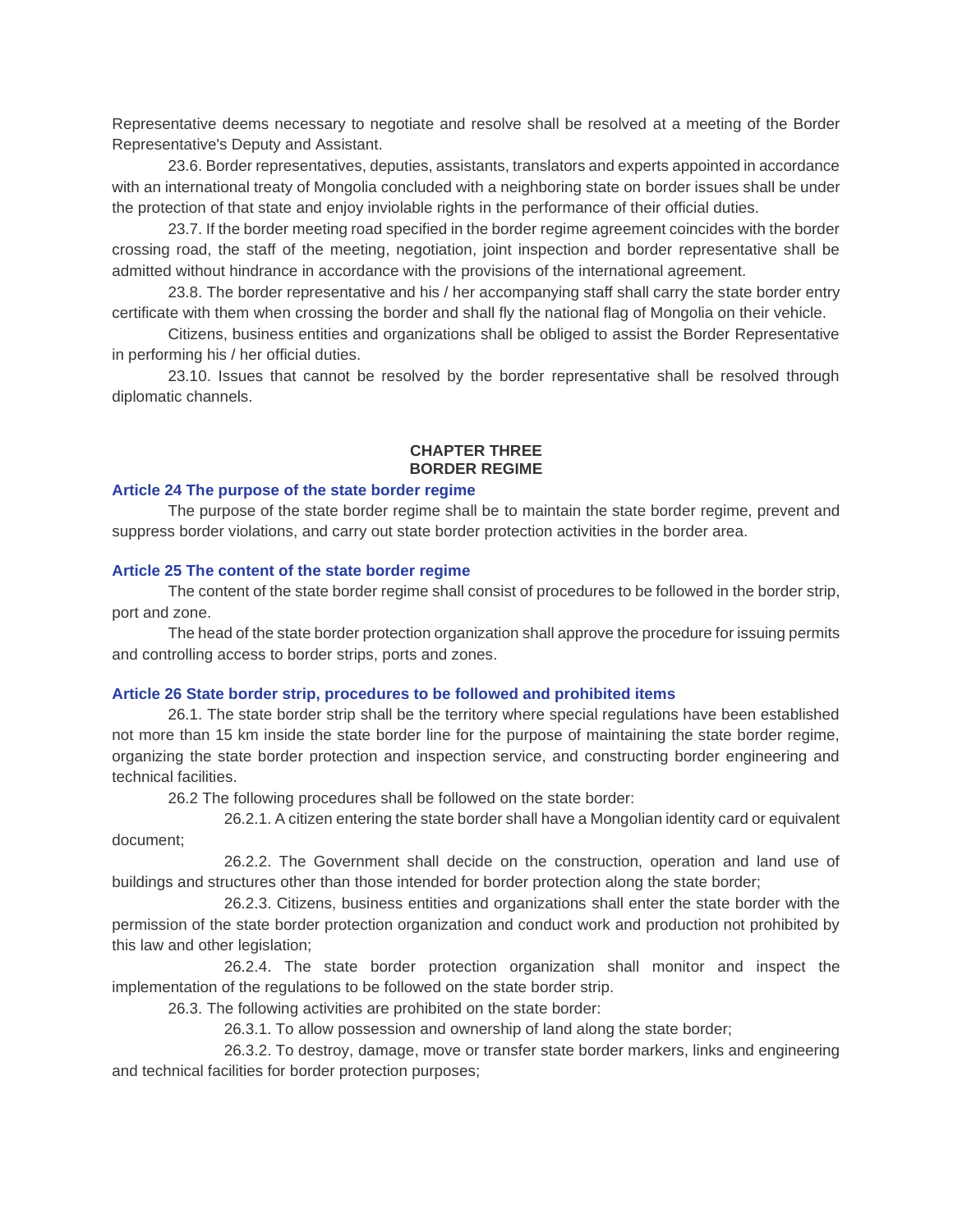26.3.3. To plow land, change the course, level and direction of transboundary water, block flow, build ditches and construct buildings and structures on grounds other than those permitted by this law;

26.3.4. To go behind the border guard engineering and technical facilities without the permission of the state border protection organization, to go to the state border line and sign;

26.3.5. To carry out activities that impede the observance of the state border and border regime, to carry out blasting without prior notification to the state border protection authority;

26.3.6. To place and distribute radioactive and toxic chemicals;

26.3.7. To hunt, capture and chase wild animals within 2000 meters from the state border;

26.3.8. To keep unanswered livestock;

26.3.9. To live between the state border line, engineering and technical facilities for border protection purposes without the permission of the state border protection organization;

26.3.10. To hunt and catch game animals by methods and weapons prohibited by law.

26.4. A business entity or organization carrying out activities specified in 26.2.2 of this Law on the state border shall be responsible for the funds required for taking additional border protection measures in the respective part of the border.

#### **Article 27 Types, regimes and grades of border crossings**

27.1. Border crossings shall be of air, rail and road types, permanent and temporary, and international and bilateral.

The Government shall determine the type, procedure and grade of the border crossing point.

#### **Article 28 Border crossings and procedures to be followed**

The establishment and closure of a new border crossing point shall be decided by mutual agreement with the neighboring country through diplomatic channels based on the decision of the State Great Hural.

The Government shall decide on the temporary closure of the border crossing point and the cessation of movement through it.

28.3. The schedule for opening and closing the border crossing point shall be determined by the international treaty of Mongolia concluded with the neighboring country on border issues, and the border representative shall be responsible for its implementation. The issue of opening the border crossing in case of emergency other than the period specified in the agreement shall be resolved through diplomatic channels.

28.4. After the construction of buildings, areas and their equipment required for border control, the state border protection organization shall open and operate the border crossing point in cooperation with other border control bodies.

28.5. In order to ensure security and maintain order, the State Border Protection Agency shall implement the procedures to be followed at the port, provide general coordination, and coordinate the activities of border control agencies.

28.6. The procedure to be followed at the border checkpoint shall consist of measures to allow passengers and vehicles to be inspected and released, to stop vehicles, to maintain order and to ensure safety.

28.7. It shall be prohibited for an outsider to enter the vehicle being inspected by the Border Inspection Agency.

28.8. Changing the direction and location of vehicles crossing the state border, boarding and disembarking passengers shall be carried out with the permission of the state border protection organization.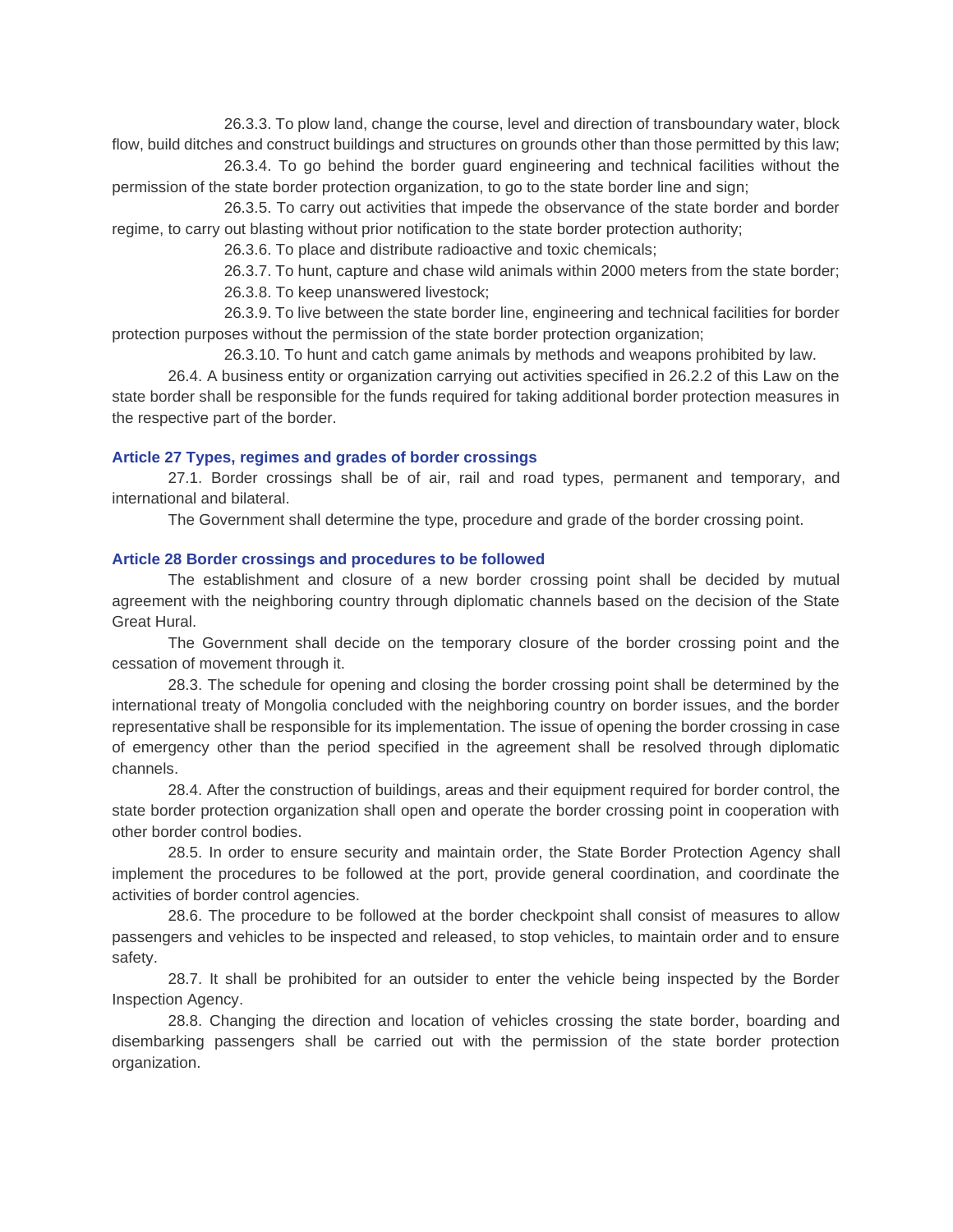28.9. Employees of business entities and organizations operating at the border crossing point shall be granted a one-year entry permit and the permit shall be revoked in case of violation of the border crossing regulations.

28.10. Security activities at border crossings shall be an integral part of state border security and shall consist of comprehensive measures to enable border control organizations to conduct inspections, maintain order, prevent, detect, suppress illegal actions and implement them in case of emergency. .

28.11. In case of public disorder, disaster or emergency situation at the border crossing point, the state border protection organization in cooperation with relevant organizations shall establish a special regime and take organizational measures.

28.12. It shall be prohibited to hold demonstrations, rallies, block traffic at the border crossing and disrupt normal activities in other ways and forms.

28.13. If necessary, the state border protection organization may take additional measures to ensure the security of the border crossing.

28.14. The state border protection organization shall decide on the establishment of the settlement zone for border guard employees at a certain distance from the border point.

## **Article 29 Border management**

29.1. The National Council of Non-Staff Border Ports shall be responsible for developing, implementing and coordinating the policy on border development.

The National Border Council shall consist of a member of the Government in charge of state border protection, finance and foreign relations, representatives of border control organizations, the Chamber of Commerce and Industry and the Logistics Association. The Chairman of the National Border Council shall be a member of the Government in charge of finance.

29.3 The charter of the National Border Gate Council shall be approved by the Government.

The National Border Council shall exercise the following powers:

29.4.1. To develop proposals on construction and expansion of border crossings and resolving border infrastructure issues;

29.4.2. To make recommendations on ensuring coordination of the work of the border control organization and improving the operation of the border checkpoint;

29.4.3. To develop proposals on social issues of border control officers;

29.4.4. To approve border development, infrastructure and investment programs and

plans;

29.4.5.Approve common procedures to be followed at border crossings.

29.5. The National Council of Border Ports shall issue resolutions and recommendations on the issues discussed and the Border Inspection Agency shall organize its implementation and report its implementation and results to the National Council of Border Ports within the set time.

29.6. If the National Border Council considers it necessary, it shall submit certain issues to the Cabinet meeting for resolution and report to the Government.

29.7. A border crossing council with the participation of representatives of border control, intelligence and transportation organizations shall operate at the respective border crossing point and the chairman of the border crossing council shall be a border representative.

29.8. The procedure to be followed at each border crossing point in accordance with the general procedure set forth in Article 29.4.5 of this Law shall be approved by the chairman of the border crossing council.

#### **Article 30 State border zone and its regulations**

In order to ensure the security of the border area and to prevent border violations, the territory established by special regulations shall be called the state border zone and its width shall be determined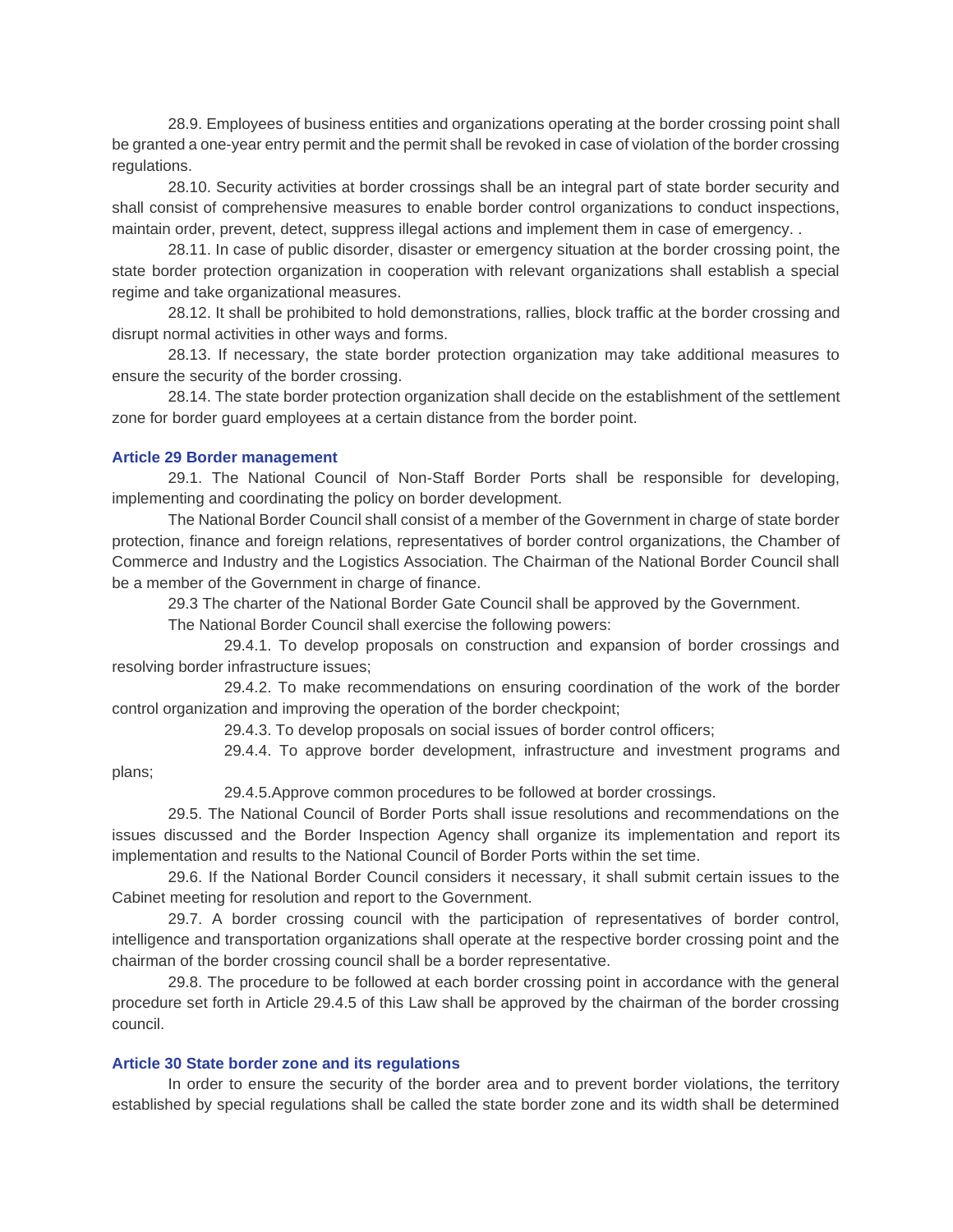by the state border protection organization in consultation with the Governor of the unit no more than 100 km.

The following procedures shall be followed in the state border area:

30.2.1. A permanent resident of the border area shall be free to travel, reside, work and engage in production up to the state border strip;

30.2.2. A citizen who does not reside in the state border zone shall have a Mongolian identity card or similar document when entering the border zone;

30.2.3. In case a citizen, business entity or organization that does not permanently reside in the border area enters the state border area and conducts work or production, obtain permission from the state border protection organization;

30.2.4. Unless otherwise provided by law, foreign citizens and stateless persons shall be prohibited from residing permanently in the state border area;

30.2.5. Prohibit a foreign citizen who has crossed the state border with a valid document on the right to travel to the border area to leave the territory of the respective soum.

30.3. Management of administrative and territorial units shall monitor the implementation of regulations to be followed in the state border zone in cooperation with the state border protection organization.

## **CHAPTER FOUR**

# **State Border Protection, State Border Protection Organization, its system, functions and powers Article 31 State border protection**

31.1. State border protection is an integral part of measures to ensure national security.

31.2. In order to ensure the inviolability of the state border, to implement Mongolia's border legislation and international agreements concluded on border issues, and to prevent, detect and suppress border violations, state border strips, ports, zones and border areas shall be protected. State border protection is a combination of measures to maintain the border regime, to check passengers and vehicles, and to carry out military, engineering, information technology, intelligence, and border mission activities.

31.3. The state border protection organization on land and water shall be protected by the state border protection organization and the air border shall be protected by the air force of the armed forces.

## **Article 32 Basic principles of state border protection**

The following basic principles shall be followed in organizing the state border protection:

32.1.1. To ensure the national security of Mongolia;

32.1.2. To prevent the occurrence of armed aggression on the state border and to resolve conflicts and disputes on border issues by peaceful means;

32.1.3. To jointly protect the state border with neighboring countries;

32.1.4. Regional protection of the state border;

32.1.5. To uphold the law;

32.1.6. Respect for human rights and freedoms.

### **Article 33 Regional border protection**

33.1. Regional border protection shall be differentiated organization of state border protection taking into account border conditions, nature, geography and weather features.

33.2 The Government shall set norms and amounts for additional payment, salaries, supplies and supplies of border guards in connection with regional border protection.

33.3. The head of the state border protection organization shall approve the procedures and instructions related to the organization of regional border protection, its methods and supply services.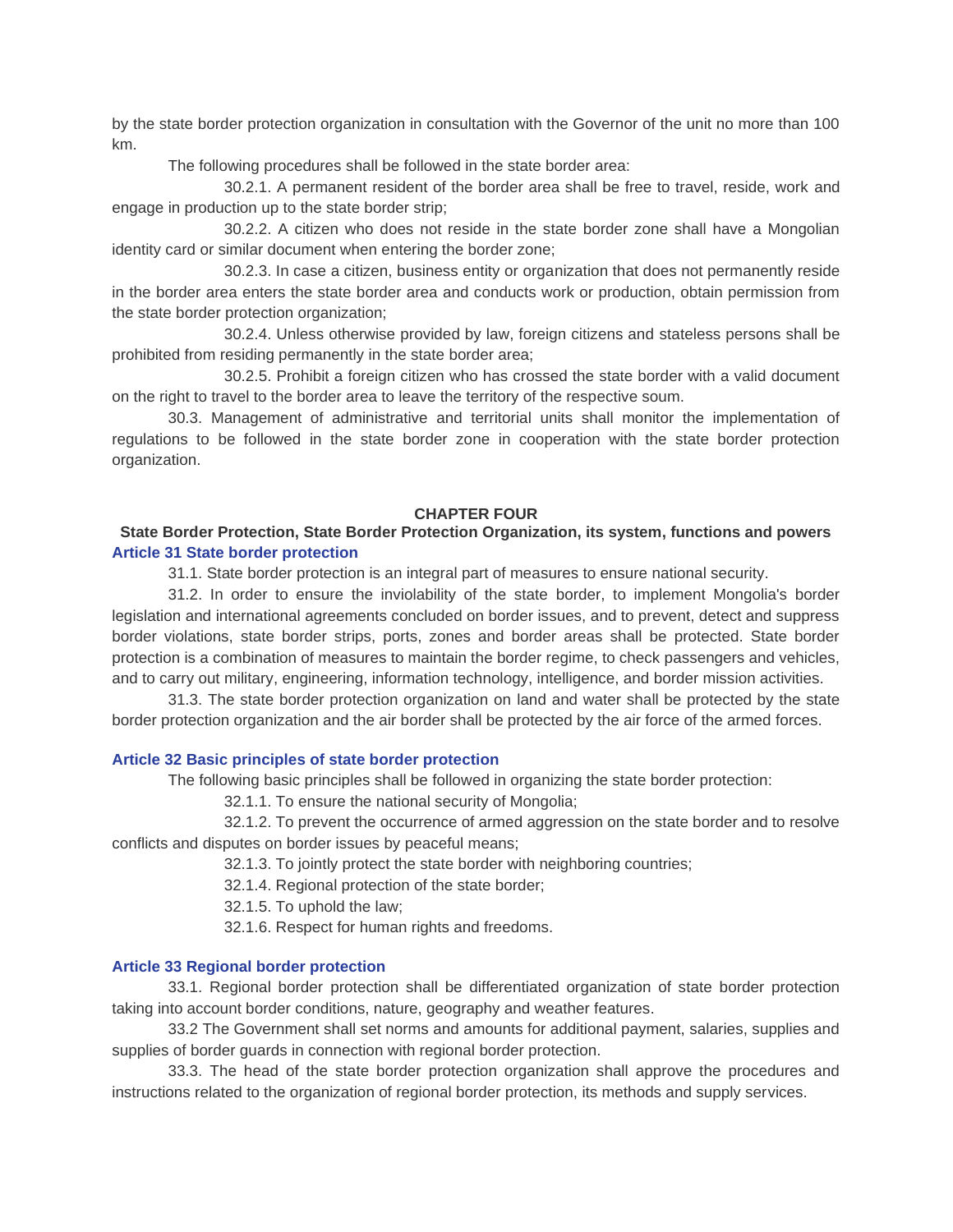## **Article 34 The system of state border protection organizations**

34.1. The main force of the State Border Guard shall be the Border Troops and the Border Troops shall have the Border Troops headquarters, units, branches, armaments, equipment, rear, supply, medical, cultural, sports, educational and research facilities necessary for normal operation. and other units.

34.2. The state border protection organization shall have a first deputy chief and a chief and deputy chief of the border military staff.

34.3 The number, location and rank of border military units and branches shall be determined by the Government in accordance with the principle of cooperating with neighboring countries on an equal footing and in proportion to their interests in ensuring the security of state border protection.

34.4. The state border protection organization shall have a symbol. The design of the emblem and the procedure for its use shall be approved by the member of the Government in charge of state border protection.

34.5. The budget of the state border protection organization shall be reflected and financed in the state budget.

# **Article 35 Functions of the state border protection organization**

35.1. The State Border Protection Organization shall perform the following functions:

35.1.1. To implement the state policy on the state border;

35.1.2. To organize and manage the state border protection at the national level;

35.1.3. To implement Mongolia's obligations under international treaties concluded on border issues and to maintain the state border regime;

35.1.4. Not to allow illegal alteration of the state border line;

35.1.5. To maintain the border regime, prevent border violations and resolve border violations in accordance with the law;

35.1.6. To inspect passengers and vehicles crossing the state border, ensure security at the border crossing point, and enforce procedures to be followed at the border crossing point;

35.1.7. To take measures to suppress public disorder at the state border and border crossings;

35.1.8. Detection and suppression of transboundary crimes;

35.1.9. To promptly transmit information on piloted and unmanned aerial vehicles that may have violated the air border to an air force unit or branch of the Armed Forces;

35.1.10. Others specified in the law.

## **Article 36 Powers of the state border protection organization**

36.1. The State Border Protection Organization shall exercise the following powers:

36.1.1. The location of state border lines, signs and links, their maintenance, repair, restoration and erection of border signs, and resolution of violations at the state border;

36.1.2. To deploy its forces and equipment in the border strip, zone and border area in the interests of state border protection, to build engineering, technical and road communication facilities;

36.1.3. To inspect the documents of citizens, business entities and organizations, to inspect vehicles for the purpose of detecting border violators, and to accompany guards in the performance of his / her official duties;

36.1.4. To check documents, make notes, confiscate conflicting documents and transfer them to relevant organizations when crossing the state border for passengers and means of transport at the border crossing point;

36.1.5. To seize and transfer to the relevant authorities the items prohibited for crossing the state border discovered during the inspection of a vehicle crossing the state border for the purpose of detecting a trespasser;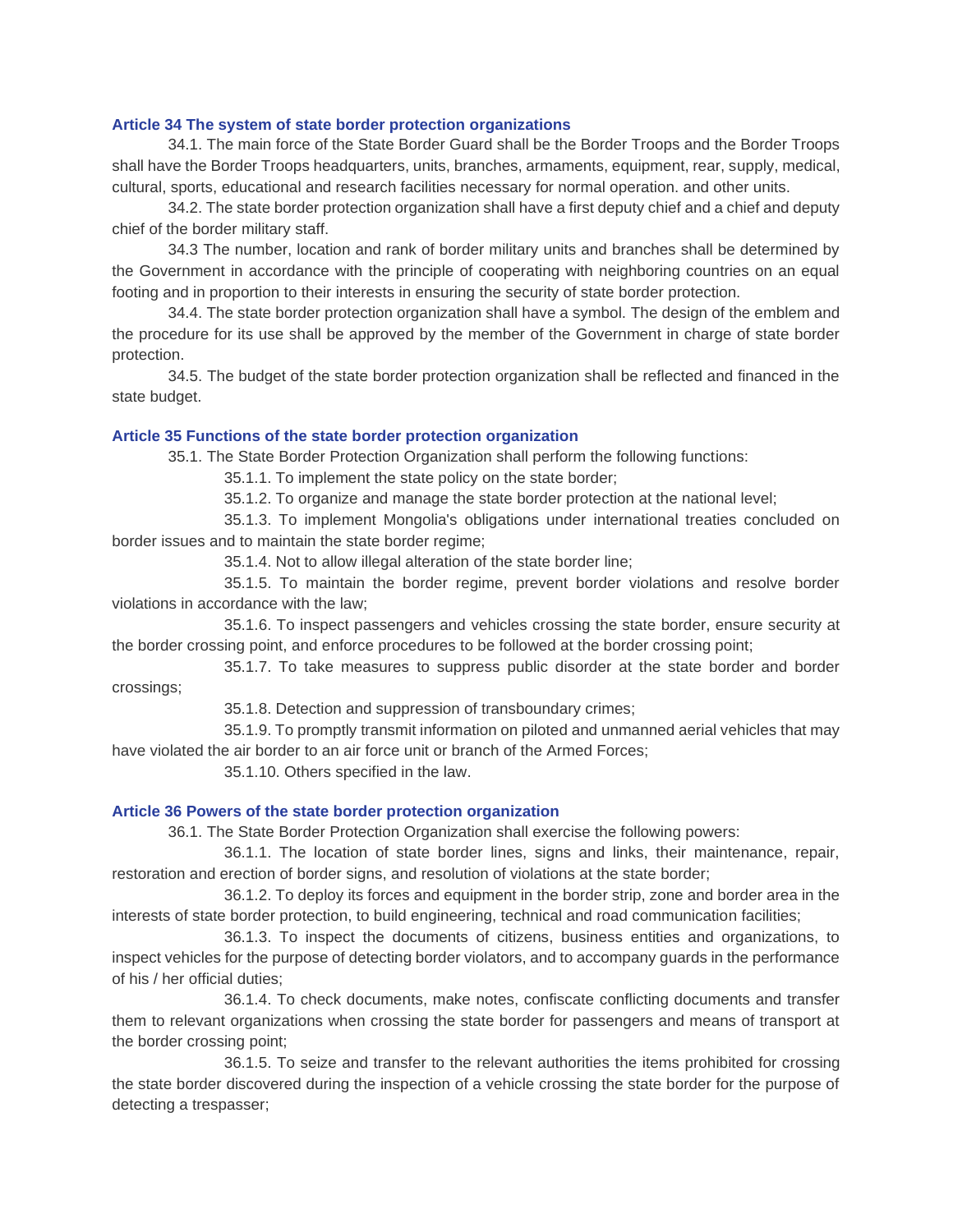36.1.6. To conduct border search and special operations for the purpose of apprehending border violators;

36.1.7. During border search and special operation, access to and inspection of premises and apartments of citizens, business entities and organizations, railway stations, crossings, airports, transport bureaus, vehicles entering and exiting border crossings in the search strip; stop and check traffic if necessary;

36.1.8. To mobilize the vehicles of citizens, business entities and organizations and to pay appropriate fees and expenses if necessary during the search and detention of a border trespasser;

36.1.9. Border agents, deputies and assistants shall detain a person who has violated the state border and border regime for a period not exceeding six hours, check the documents of the person who violated the law, inspect items or objects in his / her ownership or possession. , temporary seizure of documents, sealing, checking for alcohol, drugs and psychotropic substances, suppression of crime, entry into the premises of an organization or citizen during the investigation of the offender, examination of the detainee's belongings and property, to make notes in accordance with the law in each case of confiscation of items and documents;

36.1.10. To submit official demands to citizens, business entities and organizations in connection with border violations and to eliminate violations;

36.1.11. To keep necessary records in order to maintain the state border and border regime and monitor the procedure for admitting passengers and vehicles across the state border;

36.1.12. To repel armed attacks on the territory of Mongolia, to stop provocations and sabotage operations on the state border;

36.1.13. To confiscate goods and means of transport that have crossed or attempted to cross the border through non-border crossing points and transfer them to relevant organizations;

36.1.14. To plan and implement measures aimed at ensuring the security of the state border and border crossing point.

36.2. The State Border Protection Agency shall cooperate with the armed forces, intelligence, police and other relevant organizations in order to exercise its powers specified in Article 36.1 of this Law.

## **Article 37 Powers of the head of the state border protection organization**

The head of the state border protection organization shall work under the leadership of the member of the Government in charge of state border protection.

37.2. The head of the state border protection organization shall be the border guard commander.

37.3. In addition to the powers specified in Article 8.3 of the Law on the Legal Status of Government Agencies, the head of the State Border Protection Agency shall exercise the following powers:

37.3.1. To implement the state border protection policy within the framework of legislation and international agreements concluded by Mongolia on border issues;

37.3.2. To issue state border protection guidelines and orders on border protection activities, monitor their implementation, and consolidate and manage border military units and branches;

37.3.3 determine the human resource policy of the state border protection organization and ensure its implementation;

37.3.4. To dispose of budget funds;

37.3.5. To make and implement decisions on issues related to state border protection in cooperation with the state central administrative body and aimag governors;

37.3.6. Others specified in the law.

## **Article 38 Border guards, ranks, uniforms**

38.1. The service of border guards and their legal status shall be regulated by the Law on Military Service, the Law on the Legal Status of Military Servicemen and this Law.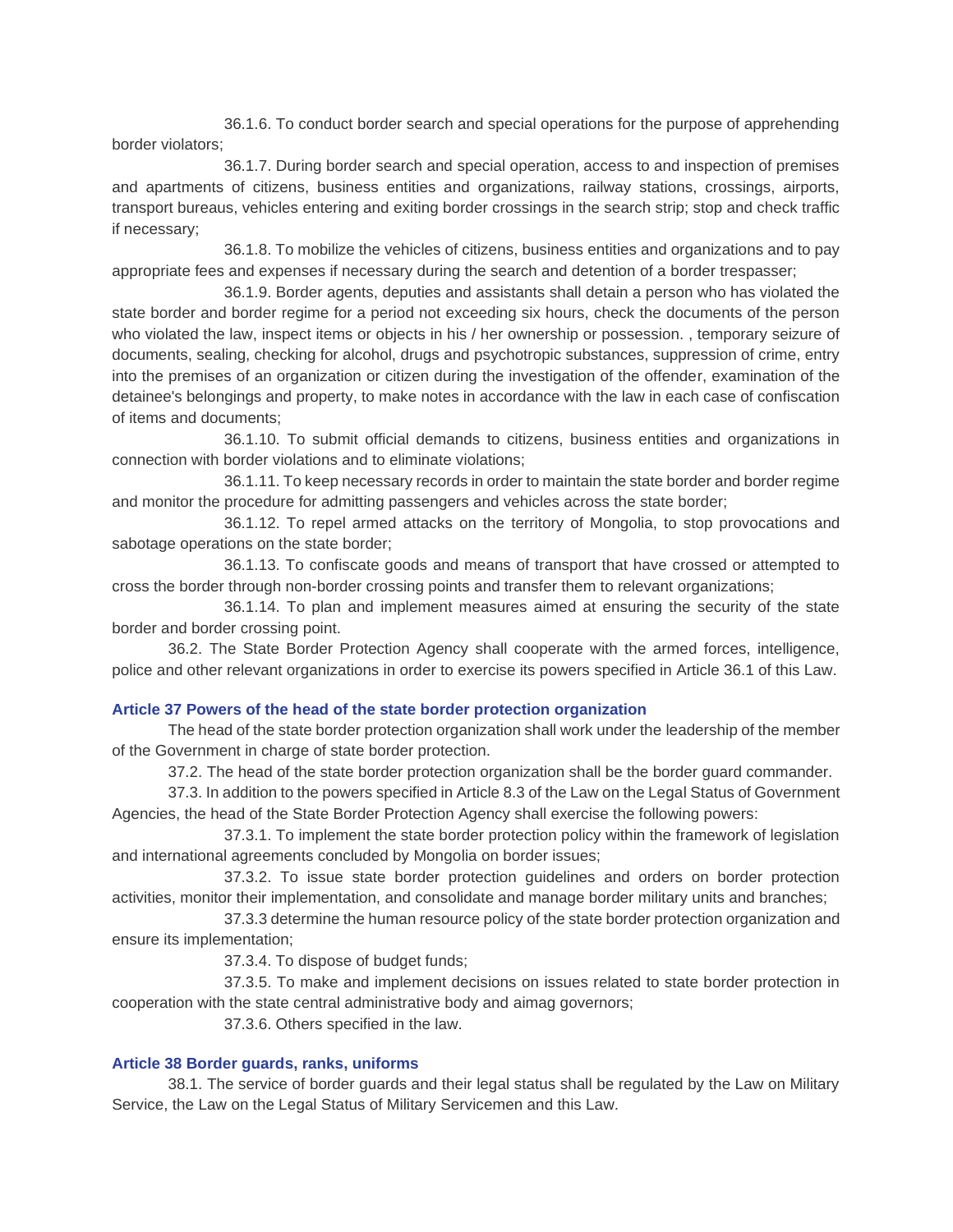38.2. The head, first deputy head and deputy heads of the state border protection organization shall have the highest military rank.

38.3. Border guards shall be governors and subordinates of each other according to their rank and rank.

38.4. A border guard shall be awarded a military rank specified in the Law on Military Service, taking into account his / her position and length of service.

38.5 The Government shall approve the procedure for contracted border service in the State Border Protection Organization.

38.6. A contracted border guard shall enjoy the same salary and benefits specified in the legislation as a leader serving in the state border protection organization.

38.7. The President of Mongolia shall approve the design and application procedure of the uniform of the State Border Protection Organization, the Government shall approve the service life, and the supply instructions shall be approved by the Head of the State Border Protection Organization.

38.8. It shall be prohibited for citizens and organizations to use the uniforms of the state border protection organization except in cases provided by law.

# **Article 39 Legal guarantees of border guards and citizens performing official duties at the state border**

A border guard or a citizen performing official duties at the state border shall have the right to be a state representative and to make legal demands on citizens and officials in the interests of the state and to ensure their fulfillment.

39.2. If a citizen dies as a result of a criminal offense while performing official duties at the state border, his / her family shall be provided with a one-time non-refundable allowance equal to five years' average salary specified in Article 39.8 of this Law.

39.3. In case of injury or damage to health while performing official duties, the state shall be responsible for medical expenses, allowances in case of loss of ability to work, difference in basic salary, and expenses for prostheses.

39.4. Border guards serving at the state border shall be provided with jobs on a first-come, firstserved basis, and in case of non-employment, health and social insurance premiums for the period of unemployment shall be paid from the state budget.

39.5. Border guards serving in the border branch and guard shall be provided with food supply and the amount of food supply shall be determined by the Government.

39.6. If a border guard and his / her family are on vacation in their homeland (husband and wife), the state shall be responsible for transportation expenses once every two years.

39.7. Officers and captains serving at the state border for more than five years shall receive a onetime cash bonus of 50 percent of their basic monthly salary in the border sector, 35 percent in the border military unit located in a non-residential area; in the air force, at a rate of 25 percent every five years.

39.8. The basic monthly salary of a citizen or conscript specified in Articles 39.2 and 39.3 of this Law shall be equal to the salary of the head of the state border protection organization.

39.9. The discounts specified in Articles 39.2, 39.3, 39.4, 39.5 and 39.6 of this Law shall not be applied in duplicate with the discounts specified in other legislation.

# **CHAPTER FIVE USE OF POWER, SPECIAL EQUIPMENT AND FIRE**

## **Article 40 Use of physical force**

40.1. Border force shall be used in the following cases:

40.1.1. Failure to comply with the legal requirements of the border guard or objection;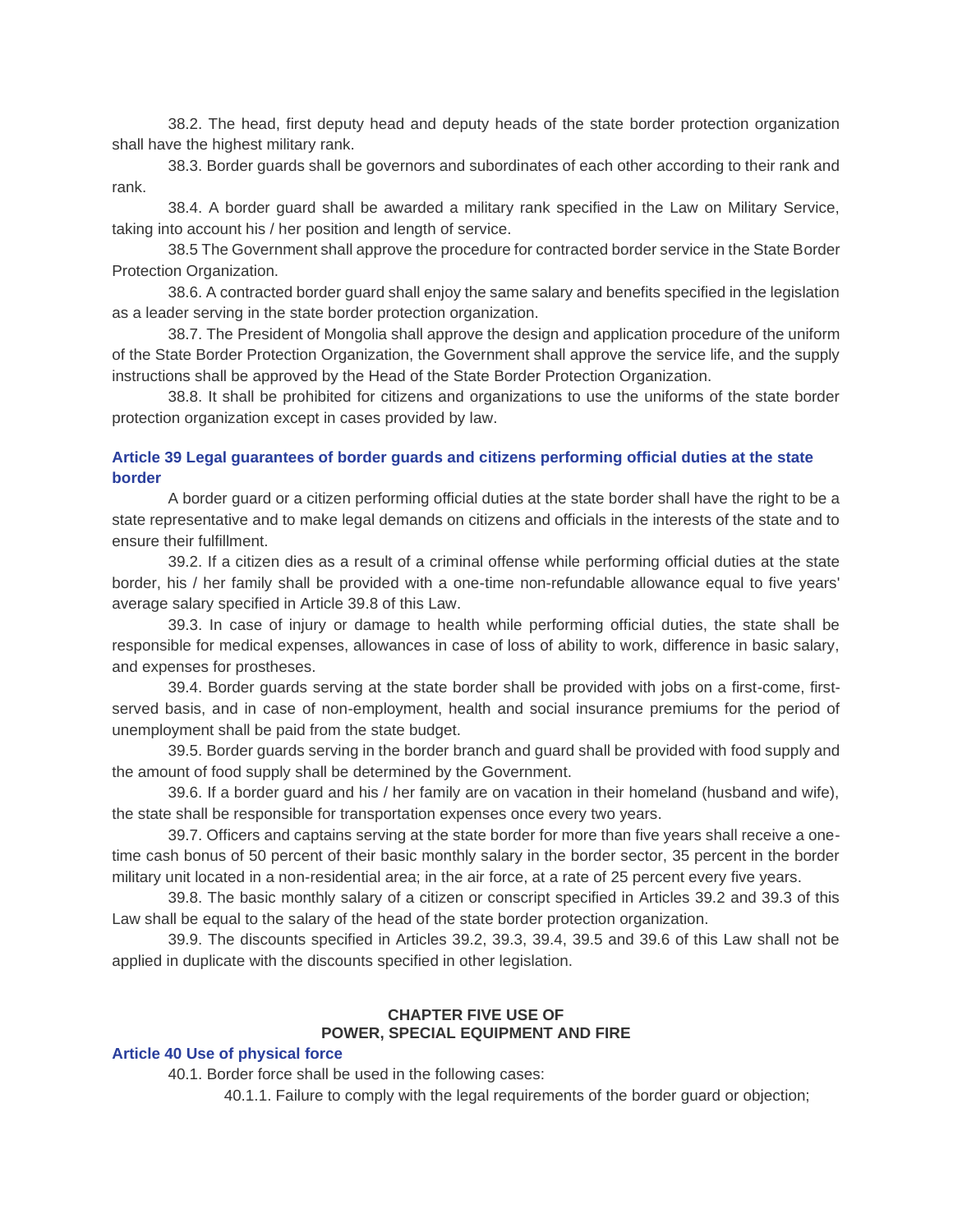40.1.2. Protested during the arrest or detention;

40.1.3. In cases specified in this law for the use of special means and firearms.

40.2. It shall be prohibited for a border guard to use physical force on a person, a child, a pregnant woman, a person with a disability or a person who is obviously injured, except in the following cases:

40.2.1. Assault in a manner that may cause harm to his / her life or health of others;

40.2.2. The person may commit an act that may endanger his / her life or health;

40.2.3. May cause serious damage to other people's property.

Explanation: The term "use of physical force" in this article refers to the use of one's own physical or professional training to restrict the movement of others.

# **Article 41 Types of special tools**

41.1. The state border protection organization and border guard shall use the following special tools:

41.1.1. For each;

41.1.2. To affect many people;

41.1.3.other.

41.2. Vehicles equipped with special means such as helicopters, armored personnel carriers, land and water carriers, vehicle stop, breakers, firearms, service dogs and other special means may be used for state border protection activities.

41.3. Border guards shall be provided with special means while performing their official duties.

41.4. Instructions on the use of special equipment and physical force shall be approved by the Government member in charge of state border protection in consultation with the General Prosecutor.

41.5. The head of the state border protection organization shall approve the instructions related to storage, possession and supply of firearms and all types of special equipment at the border military unit, branch and border crossing point.

# **Article 42 Special tools for each**

The following instruments shall be included in each special instrument:

42.1.1.gav;

42.1.2. Horses, shirts and other means of restricting movement;

42.1.3. A truncheon;

42.1.4. Electric shock;

42.1.5. A gun or shower filled with tear gas or choking;

42.1.6. Rifles with rubber and plastic bullets;

42.1.7.other.

## **Article 43 Use special tools for each**

43.1. Special means for each frontier guard shall be used in the following cases:

43.1.1. To stop the danger to his / her life and health of others;

43.1.2. To stop violations of the border and border regime, to detain and arrest the person who committed the violation;

43.1.3. To arrest an armed person or a person who may protest with the use of weapons;

43.1.4. To deliver an arrested or detained person in armor;

43.1.5. For the purpose of preventing the person under control from committing suicide, causing bodily injury or fleeing;

43.1.6. If he / she is unable to control himself / herself due to mental illness or severe emotional distress, as well as uses alcohol, drugs or psychotropic substances, or behaves violently and harms the life, health and property of others;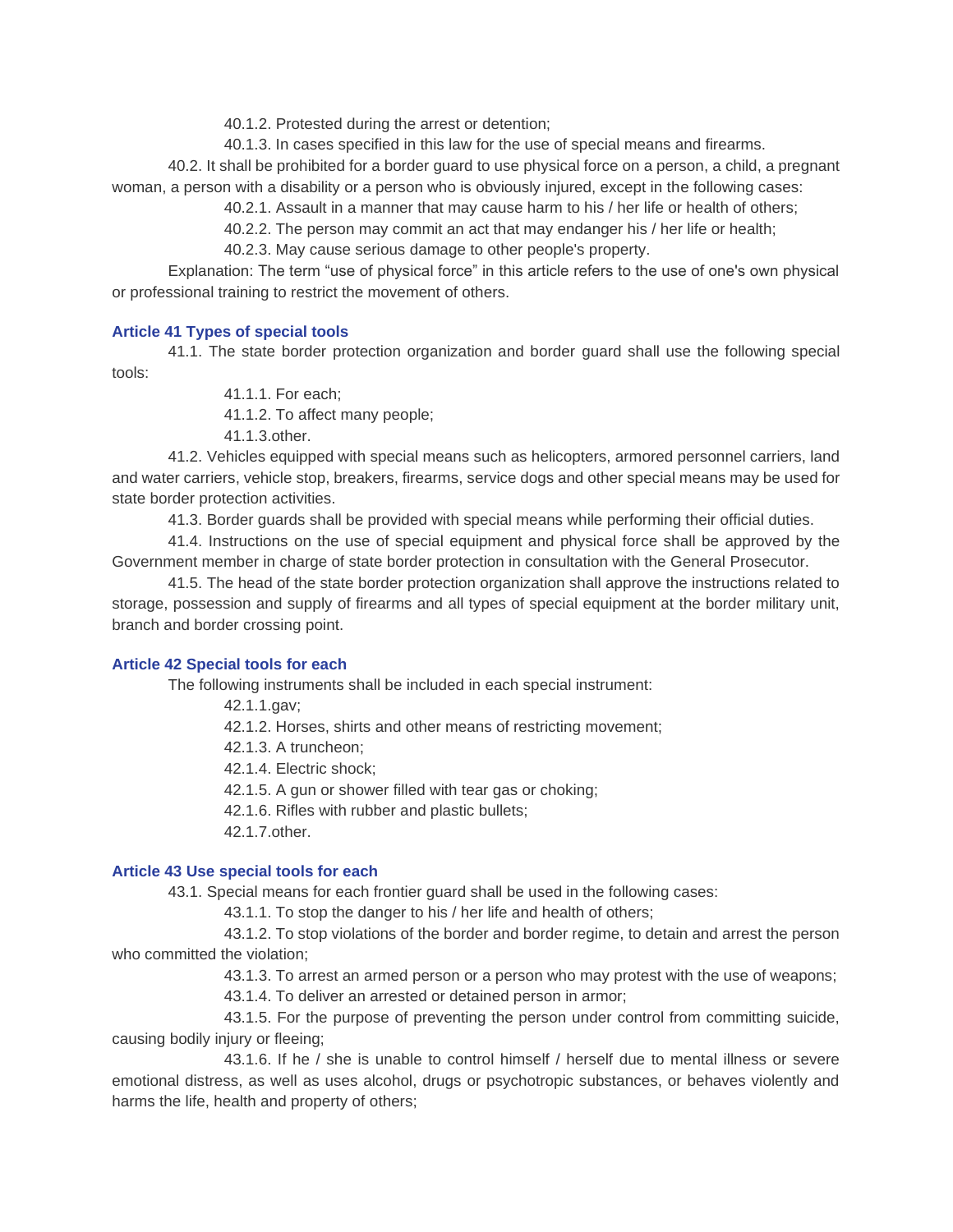43.1.7. Fled without complying with the request of the official authorized to stop the vehicle;

43.1.8. In cases where this law provides for the use of firearms.

43.2. It shall be prohibited for a border guard to use special equipment for a child, pregnant woman, disabled person, elderly person or a person who is known to have injuries, except in the following cases:

43.2.1. Armed or in a group attack that may cause harm to the life or health of a border guard or others;

43.2.2. A person armed with firearms, items that may cause harm to human life or health has failed to comply with or resisted the requirement to confiscate his / her weapon;

43.2.3. If there is a possibility of suicide.

43.3. The decision to use special equipment for each unit shall be made independently by the border guard in accordance with the circumstances.

# **Article 44 A special tool that affects many people**

The following means shall be included in special means affecting many people:

44.1.1. Tearful or suffocating affecting many people;

44.1.2. Water bellows;

44.1.3. Smoke curtain generator;

44.1.4.other.

# **Article 45 Use special tools that affect many people**

45.1. The decision to use special means to influence many people shall be made by the head of the state border protection organization and the official in charge of the operation upon his / her authority.

45.2. Special means to influence many people shall be used in the following cases:

45.2.1. A group attack or protest in a manner that may cause harm to the life or health of a border guard or others;

45.2.2. A group attack or attempted attack on an object under the protection of the state border protection organization;

45.2.3. To stop or arrest a group of crimes that may cause harm to human life and health;

45.2.4. A group armed with firearms or other items that may cause serious damage to human life or health has failed to comply with the requirement to confiscate their weapons;

45.2.5. In the event of a group violation of the border or border regime, or the cessation of public disorder at the border crossing, or the forcible dispersal of a violent demonstration or assembly.

45.3. The following measures shall be taken before using special means to affect many people:

45.3.1. To warn about the use of special tools;

45.3.2. To inform about the impact of special means.

45.4. The warnings and information specified in 45.3 of this Law shall be organized using all possible means to deliver to the majority of people who may be affected by special means.

45.5. Special means of influencing the public shall be used immediately if the action is not stopped within the specified period after the warning specified in 45.3.1 of this Law, the requirements are not met, or there is a situation that endangers human life and health.

45.6. After using special means to affect many people, the organization that carried out the operation shall take the following measures in cooperation with the relevant professional organization: 45.6.

45.6.1. To inspect and make safe the presence of poisoned people, animals, sources of explosions, chemical and hazardous toxic substances, and fires;

45.6.2. To provide first aid and other necessary services;

45.6.3. To notify the relevant authority on taking measures to disinfect and clean the environment;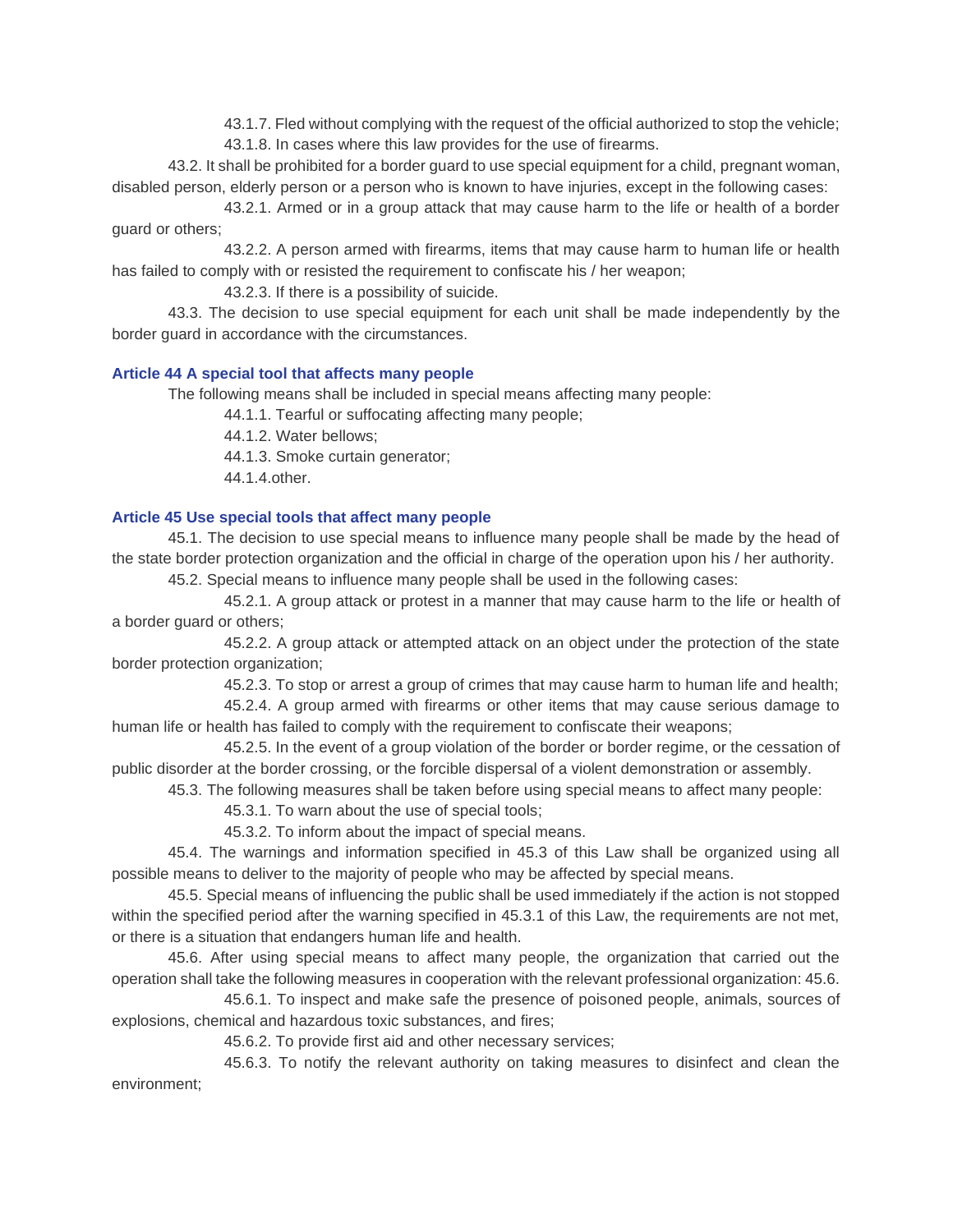45.6.4. To conduct patrols and protection in the area and give advice and warnings until the special equipment expires or the dangerous situation disappears.

#### **Article 46 Special means of forcible stopping of vehicles**

46.1. Special means for compulsory stop of border vehicles shall be used in the following cases:

46.1.1. There is a need to stop the actual danger to his / her life or health of others;

46.1.2. The trespasser fled by driving the vehicle or fled by transporting the trespasser;

46.1.3. Failed to comply with the requirements set by the authorized official to stop the vehicle and fled.

46.2. It shall be prohibited to use special means of involuntary stopping of vehicles in high traffic areas and in case of danger to the public.

### **Article 47 Use a service dog**

47.1. A border guard may use an official dog for the purpose of preventing, detecting, suppressing border violations and maintaining the border and border regime.

47.2. The member of the Government in charge of state border protection shall approve the procedure for training, use and protection of official dogs.

#### **Article 48 Grounds for the use of firearms**

48.1. Border troops, branches and border guards shall use firearms without prior warning in the following cases:

48.1.1. To repel an armed attack on the territory of Mongolia;

48.1.2. To stop armed provocations and sabotage operations occurring at the state border;

48.1.3. To suppress the armed resistance of the trespasser;

48.1.4. During hostage-taking or counter-terrorist special operations in border areas, border crossings and zones;

48.1.5. Violently attacked or attempted to attack an object under the protection of the state border protection organization.

48.2. Border guards shall issue firearms in advance, but if the attack continues, firearms shall be used in the following cases:

48.2.1. It is not possible to stop provocations and actions of border violators by other means;

48.2.2. Measures have been taken to protect civilian property from armed attack but shall not be terminated;

48.2.3. Threats to the life and safety of a border guard shall not be stopped without the use of weapons.

48.3. Border guards may use firearms to protect themselves and others from wild animals.

48.4. Hunting and cross-border shooting shall be prohibited.

48.5. The state border protection organization and border guard shall not be liable for the consequences arising from the use of firearms, special equipment, service dogs and physical force in accordance with the grounds and procedures specified in the law.

### **CHAPTER SIX RIGHTS**

# **AND RESPONSIBILITIES OF STATE AND LOCAL ADMINISTRATIVE ORGANIZATIONS TO ENSURE BORDER SECURITY**

## **Article 49 Rights and responsibilities of government organizations and officials**

A member of the Government in charge of state border protection shall have the following rights and responsibilities: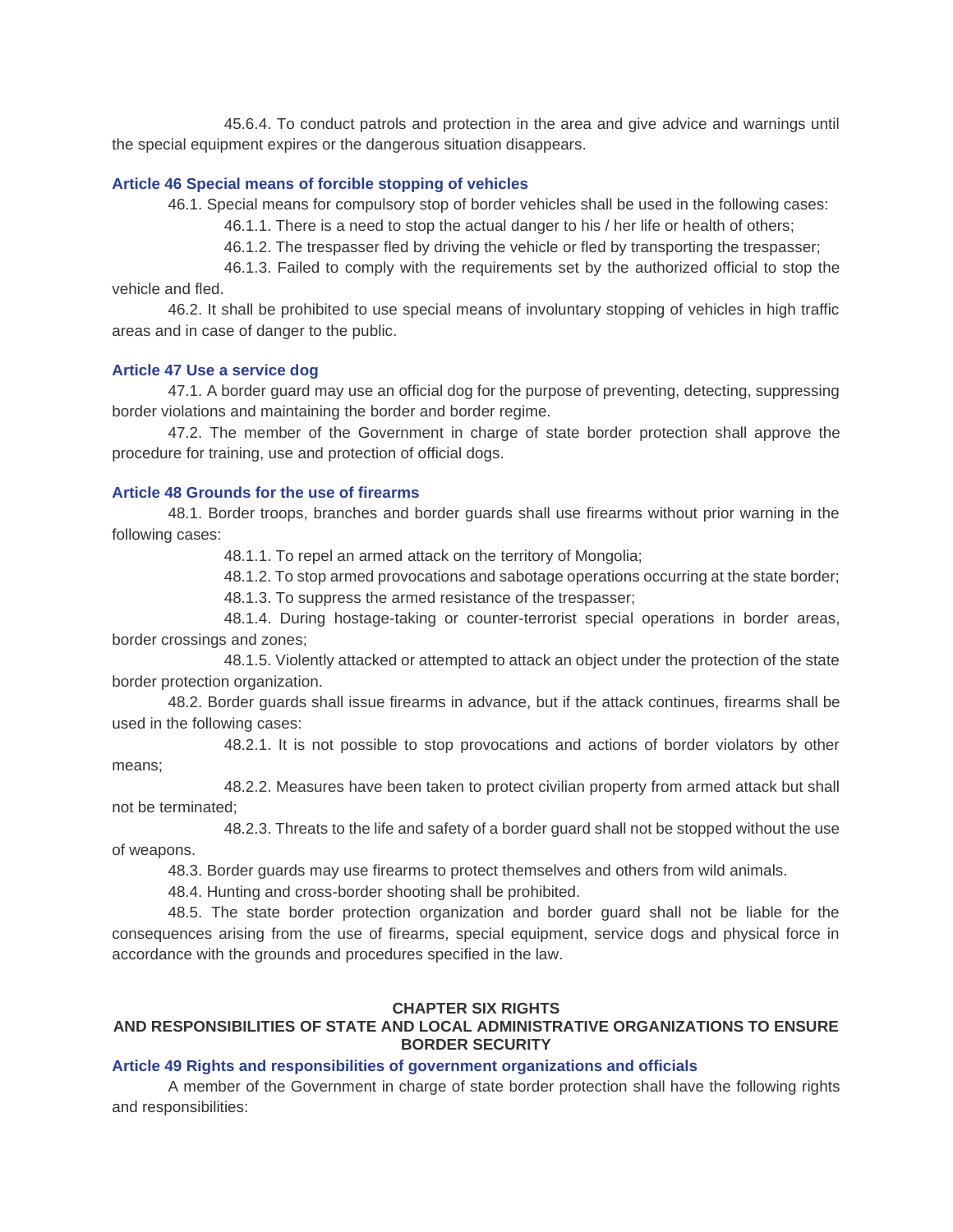49.1.1. Improve the unified state border protection system and ensure the implementation of the border policy in the field of ensuring the inviolability of the state border and security of the border area;

49.1.2. Submit the state border protection charter to the President of Mongolia for approval based on the proposal of the state border protection organization;

49.1.3 approve the structure and staffing of the state border protection organization;

49.1.4. To develop projects and programs related to state border protection and ensure their implementation.

49.2. The State Central Administrative Body, state administrative body and official shall perform the functions of ensuring state border security in accordance with the relevant law.

49.3. Other state administrative organizations and business entities shall implement the border legislation of Mongolia, provide support and assistance to the state border protection organization, and provide products required for border protection in the first place.

#### **Article 50 Powers of the Governor of the administrative and territorial unit**

50.1. Governors of border aimags and soums shall have the following full rights:

50.1.1. To assist in the supply and service of the state border protection organization located in the territory under its jurisdiction and to monitor the observance of the border legislation of Mongolia by citizens, officials, business entities and organizations;

50.1.2. To provide necessary support and assistance for maintaining the state border and border regime;

50.1.3. To involve citizens in state border protection on a voluntary basis;

50.1.4. To organize citizens as an auxiliary force for state border protection by their work, production and territorial location and to involve them in border protection;

50.1.5. Include additional expenditures for state border protection in the budgets of border aimags and soums.

50.2. Governors of border aimags and soums shall have a non-staff council (hereinafter referred to as "council") of the state auxiliary forces for the purpose of exercising their powers specified in 50.1 of this law.

50.3. The State Border Protection Organization, the Border Aimag and Soum State Border Guard Auxiliary Forces Council may provide incentives to members of the Auxiliary Forces who actively participated in border protection.

50.4. The President of Mongolia shall approve the procedure for participation of citizens in state border protection.

#### **CHAPTER SEVEN**

# **PARTICIPATION, CIVIL RIGHTS AND OBLIGATIONS IN STATE BORDER GUARDS**

## **Article 51 Involve auxiliary forces in state border protection**

51.1. Auxiliary forces for state border protection shall participate in maintaining the border and border regime in the border area.

51.2. Auxiliary forces for state border protection shall be established by the order of the aimag governor based on the proposal of the state border protection organization at the border aimags, soums, bagh centers, border ports, border military units, branches, settlements, railway stations, crossings and other necessary places.

51.3. When registering a citizen of Mongolia who has reached the age of 18 and is a permanent resident of the border area as a member of the State Border Protection Auxiliary Forces, it shall be discussed and approved by the Aimag or Soum Auxiliary Forces Council based on his / her written request.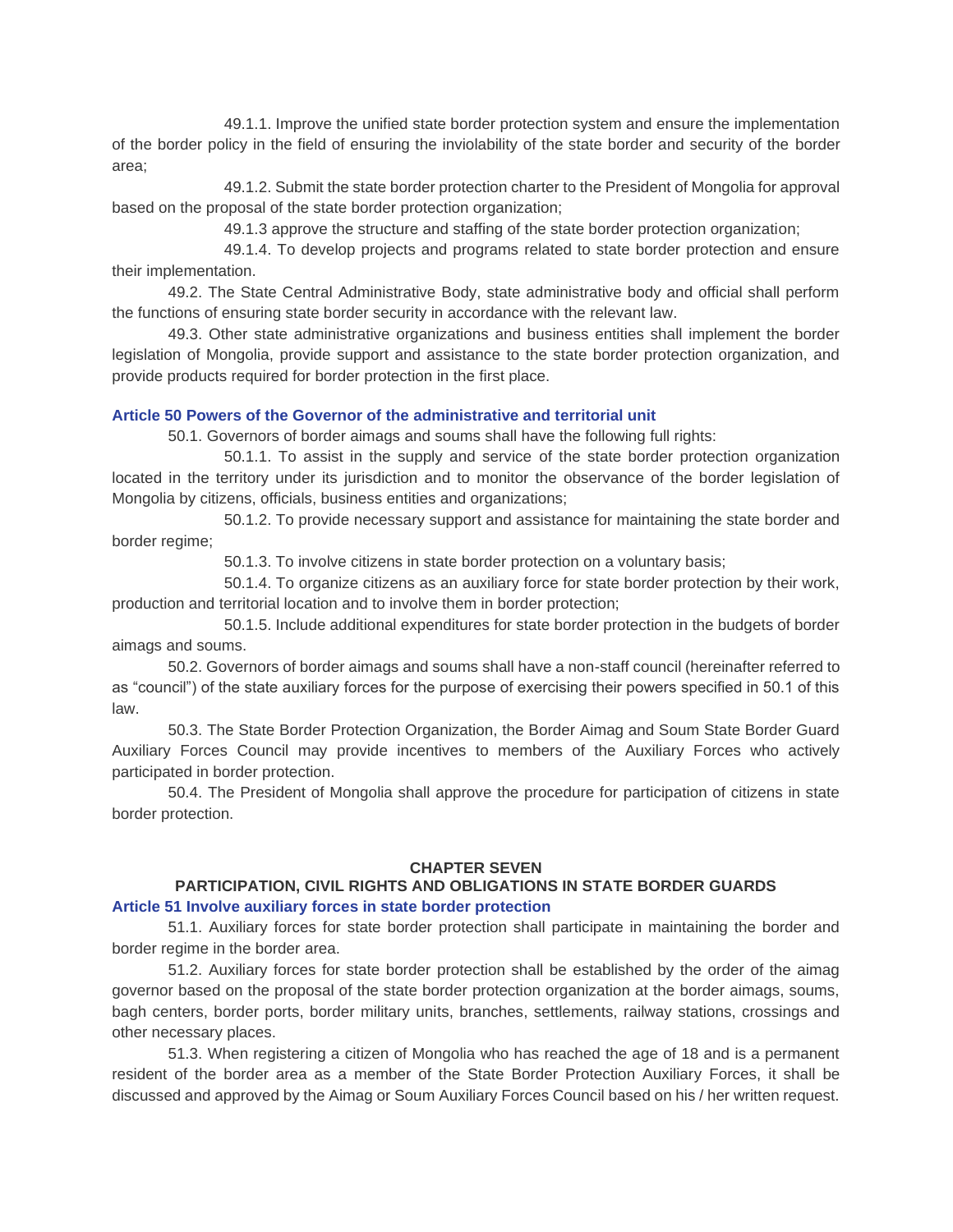## **Article 52 Management of auxiliary forces for state border protection**

52.1. Border aimag and soum governors, their subordinate councils and state border protection organizations shall provide guidance to the state border protection auxiliary forces within their respective powers.

52.2. The Chairman of the Council shall be the Governor of the border aimag or soum, his / her Deputy Chairman shall be the Head of the Border Troops, and the Secretary shall be the Head of the Border Aimag and Soum Governor's Office.

52.3 The composition of the Council shall be appointed by the decree of the Governor of the aimag or soum.

# **Article 53 The role of the board**

The Council shall have the following responsibilities:

53.1.1. To organize assistance in border protection based on the proposal of the state border protection organization in its territory;

53.1.2. To organize the participation of auxiliary forces in border protection in cooperation with the state border protection organization;

53.1.3 monitor the expenditure of budgeted expenditures for state border protection;

53.1.4. To organize the participation of members of the auxiliary forces engaged in work and production in border protection at the place of residence with the appropriate permission of the state border protection organization in the state border strip and zone;

53.1.5. To submit to the relevant authority a proposal to transfer a citizen of Mongolia who has intentionally or repeatedly violated the state border and border regime to a legal entity;

53.1.6. Reward and reward members of the auxiliary forces who have worked diligently for the protection of the state border and have repeatedly detected violations of the border and border regime, and take measures to remove members who have committed violations from the auxiliary forces.

# **Article 54 Duties of a member of the State Border Guard Auxiliary Forces**

A member of the State Border Guard Auxiliary Forces shall have the following responsibilities:

54.1.1. To participate in the state border protection at the location of permanent or temporary residence and production in the border area;

53.1.2. To notify the state border protection organization in a timely manner of the border violation detected during the inspection;

54.1.3 monitor the implementation of regulations to be followed in border strips, ports and zones;

54.1.4. To be ready to work promptly according to the time situation;

54.1.5 take measures to prevent livestock from crossing the border and notify the state border protection organization.

# **Article 55 Rights of members of the State Border Guard Auxiliary Forces**

A member of the auxiliary force acting in the state border protection shall have the following rights:

55.1.1. To detain and immediately inform the trespasser;

55.1.2. To check passenger documents in the state border strip and zone;

55.1.3. To travel freely on the state border;

55.1.4. To be provided with transportation and food;

55.1.5. To receive bonuses and monetary rewards for active participation in state border protection;

55.1.6. To submit proposals and requests related to the state border protection to the management of the state border protection organization.